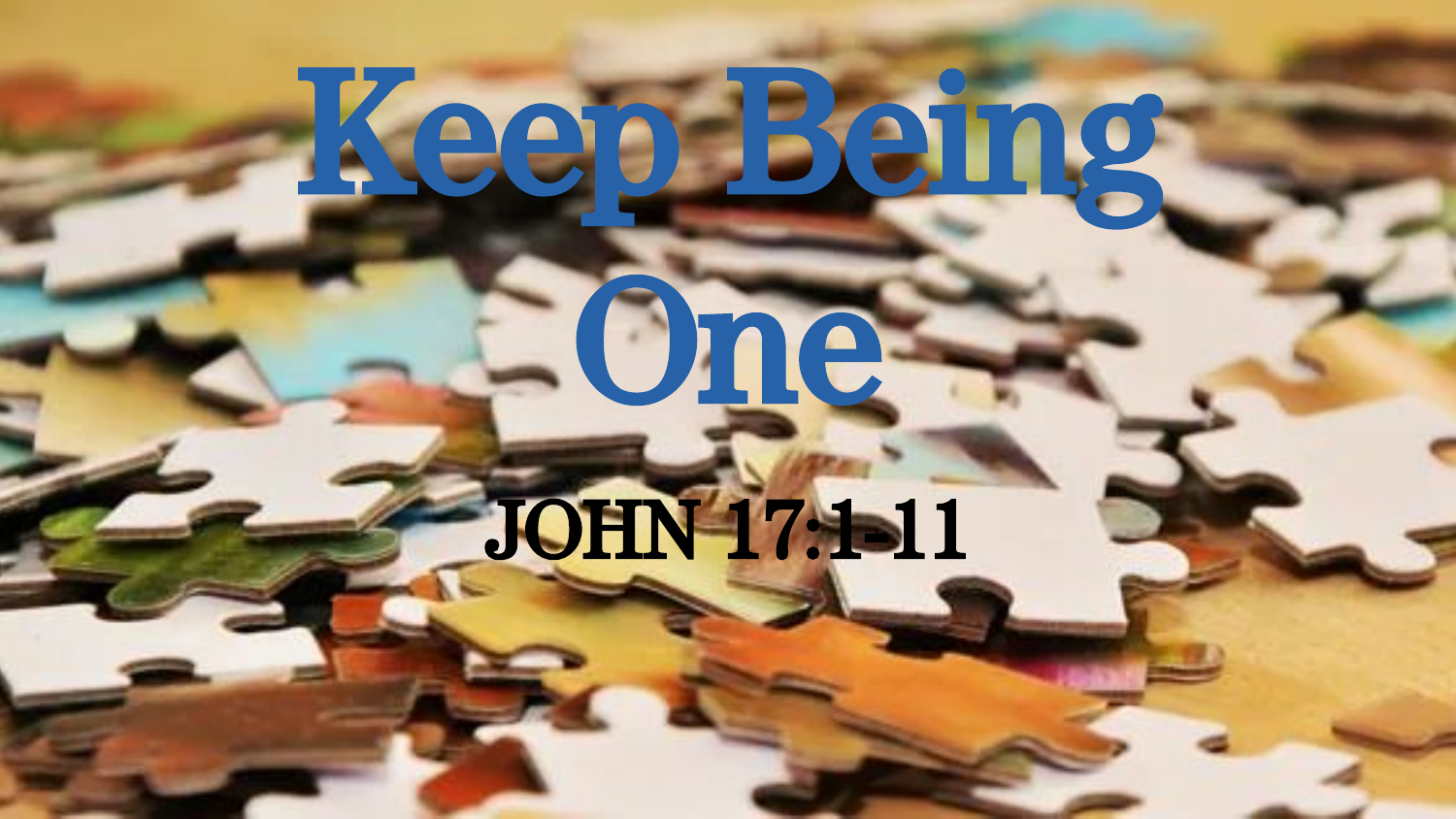#### John 17:

1 Jesus spoke these things; and lifting up His eyes to heaven, He said, "Father, the hour has come; glorify Your Son, that the Son may glorify You, 2 even as You gave Him authority over all flesh, that to all whom You have given Him, He may give eternal life. 3 "This is eternal life, that they may know You, the only true God, and Jesus Christ whom You have sent. 4 "I glorified You on the earth, having accomplished the work which You have given Me to do. 5 "Now, Father, glorify Me together with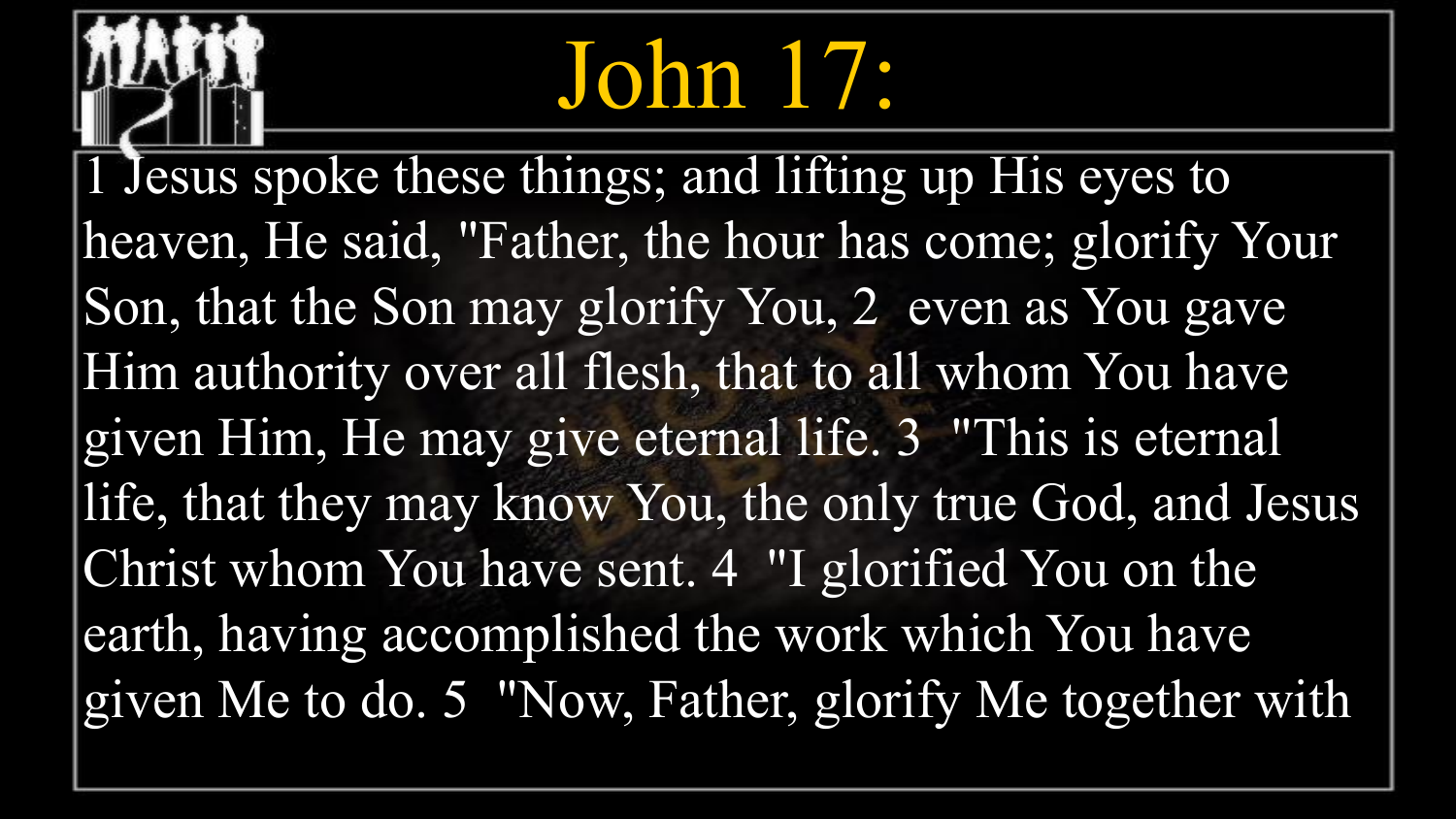#### John 17:

Yourself, with the glory which I had with You before the world was.

 6 ¶ "I have manifested Your name to the men whom You gave Me out of the world; they were Yours and You gave them to Me, and they have kept Your word. 7 "Now they have come to know that everything You have given Me is from You; 8 for the words which You gave Me I have given to them; and they received *them* and truly understood that I came forth from You, and they believed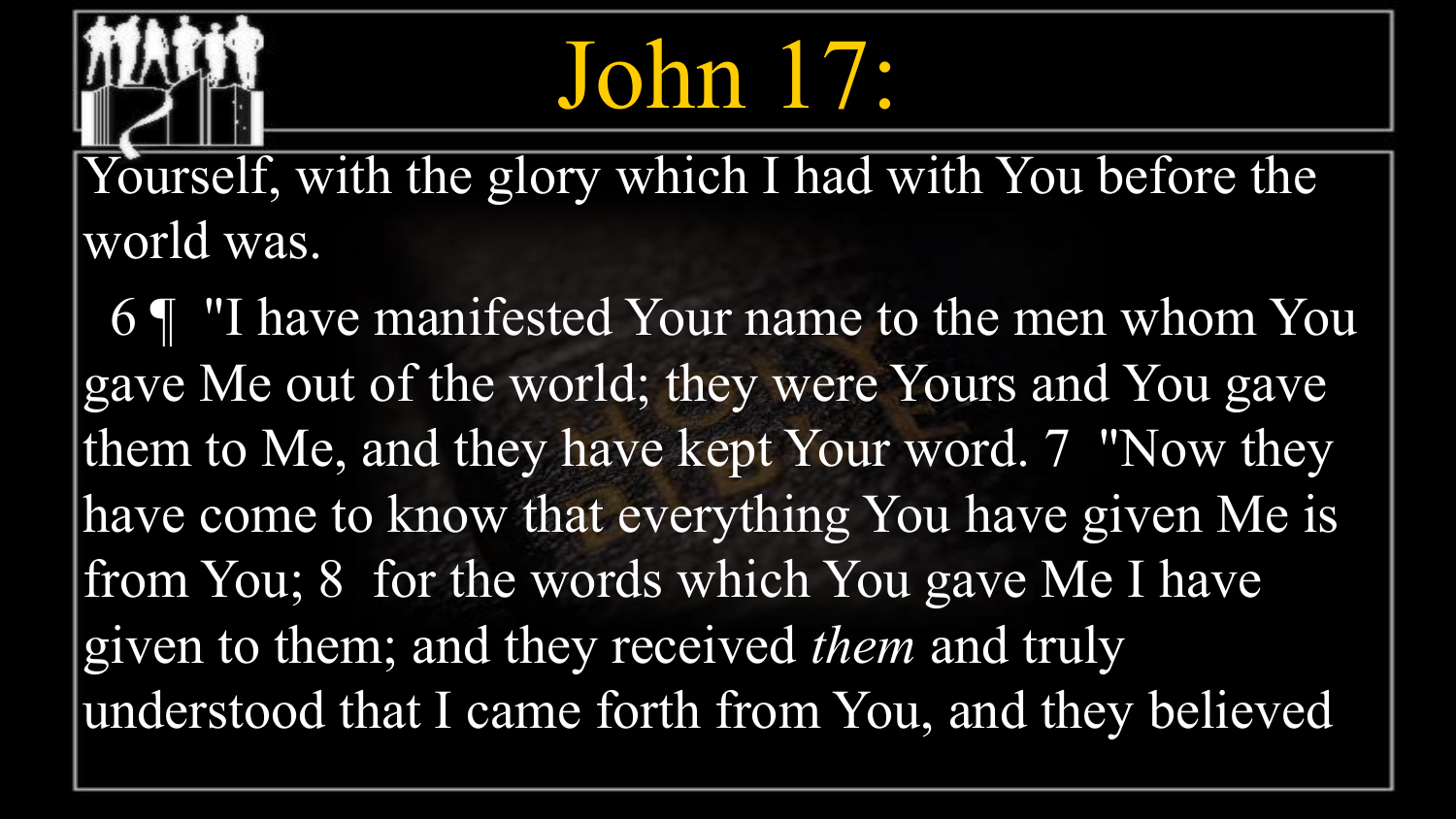#### John 17:

that You sent Me. 9 "I ask on their behalf; I do not ask on behalf of the world, but of those whom You have given Me; for they are Yours; 10 and all things that are Mine are Yours, and Yours are Mine; and I have been glorified in them.

11 ¶ "I am no longer in the world; and [yet] they themselves are in the world, and I come to You. Holy Father, keep them in Your name, *the name* which You have given Me, that they may be one even as We *are*.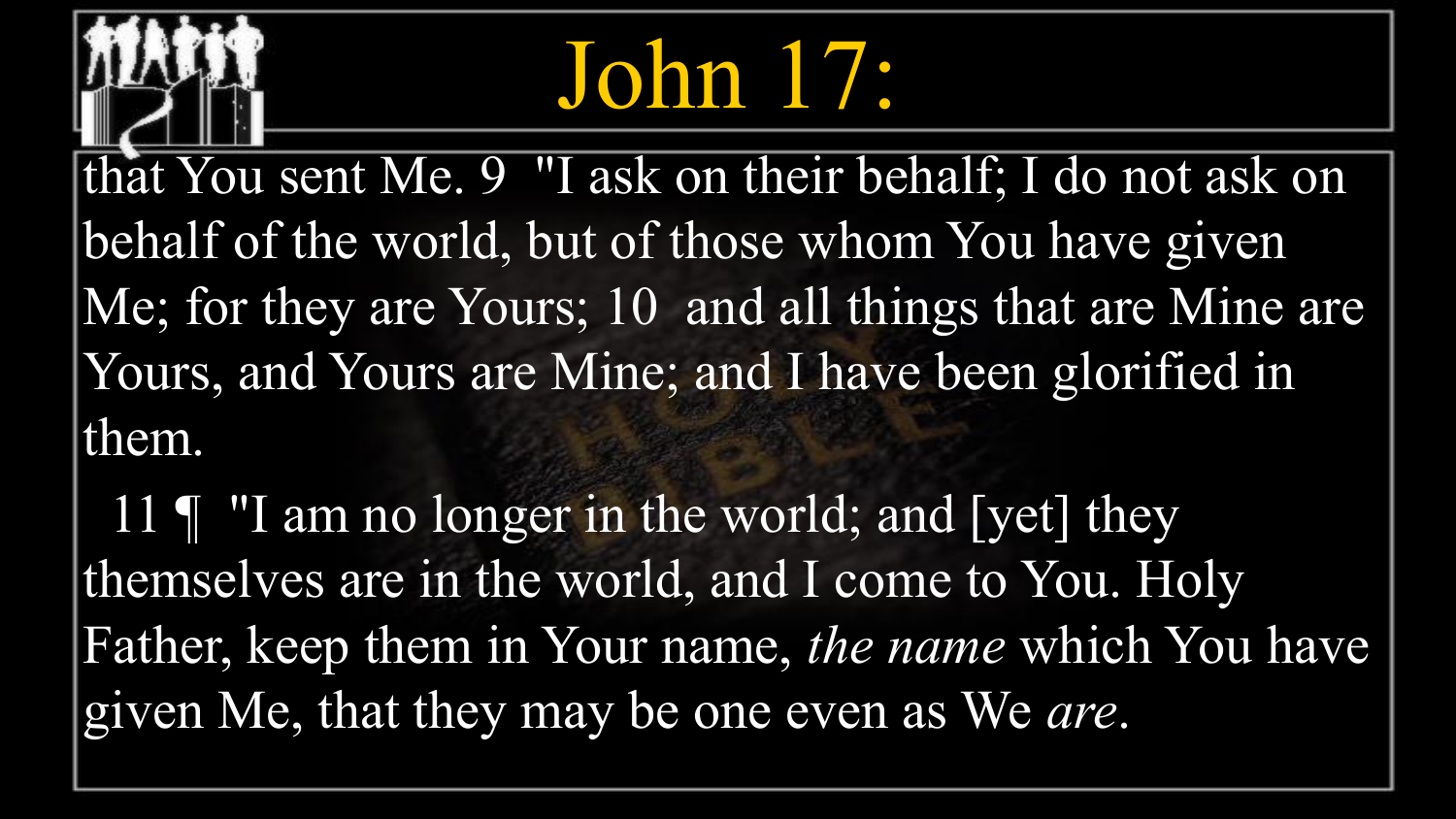#### In His Kingdom •When you face great challenges… •How do you pray? •Jesus' "hour" has come –All of history waited for this –Relief? Comfort? Prosperity?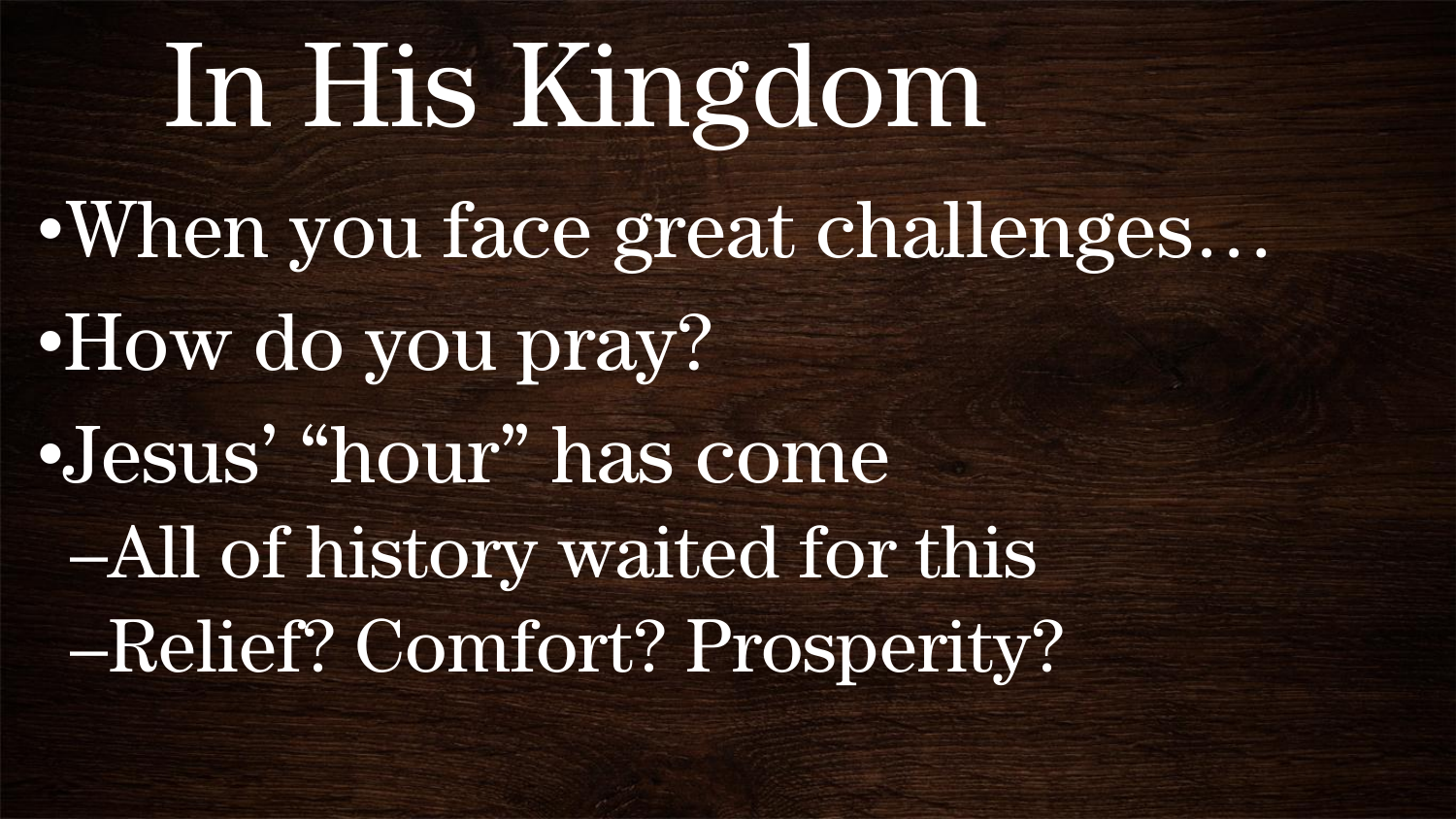#### Father

•John's gospel – no prayer? •Relationship! His eyes - 6:5; 11:41 –Where is your focus? – Eternal purposes or short gains? –And Jesus asks by command! Glorify!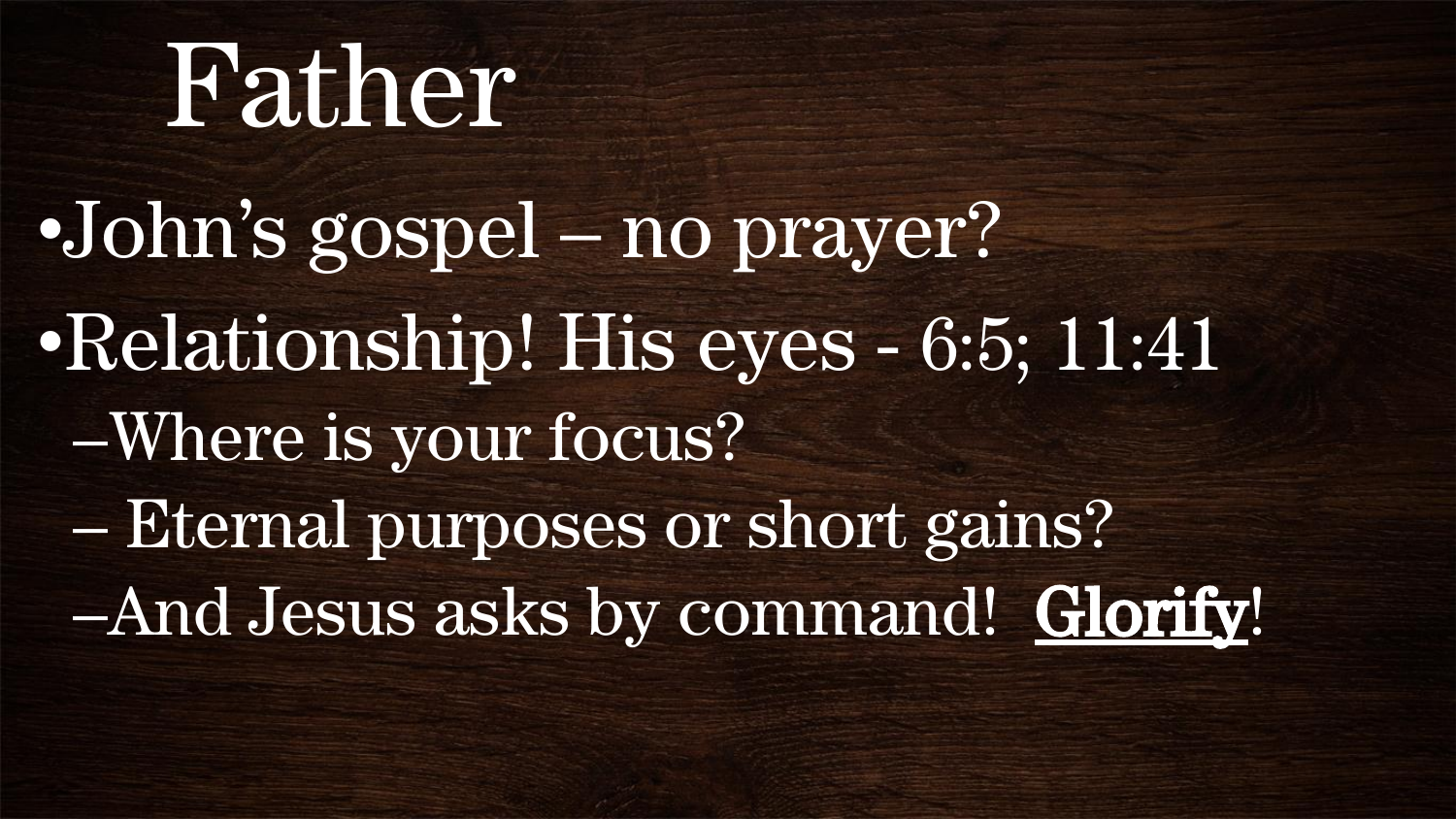#### Getting, Giving **•**Glorify your Son so I can glorify you –His glory from eternity past (5) •Jesus given authority over all flesh •He gives eternal life – to know you! –From Eden Father wanted this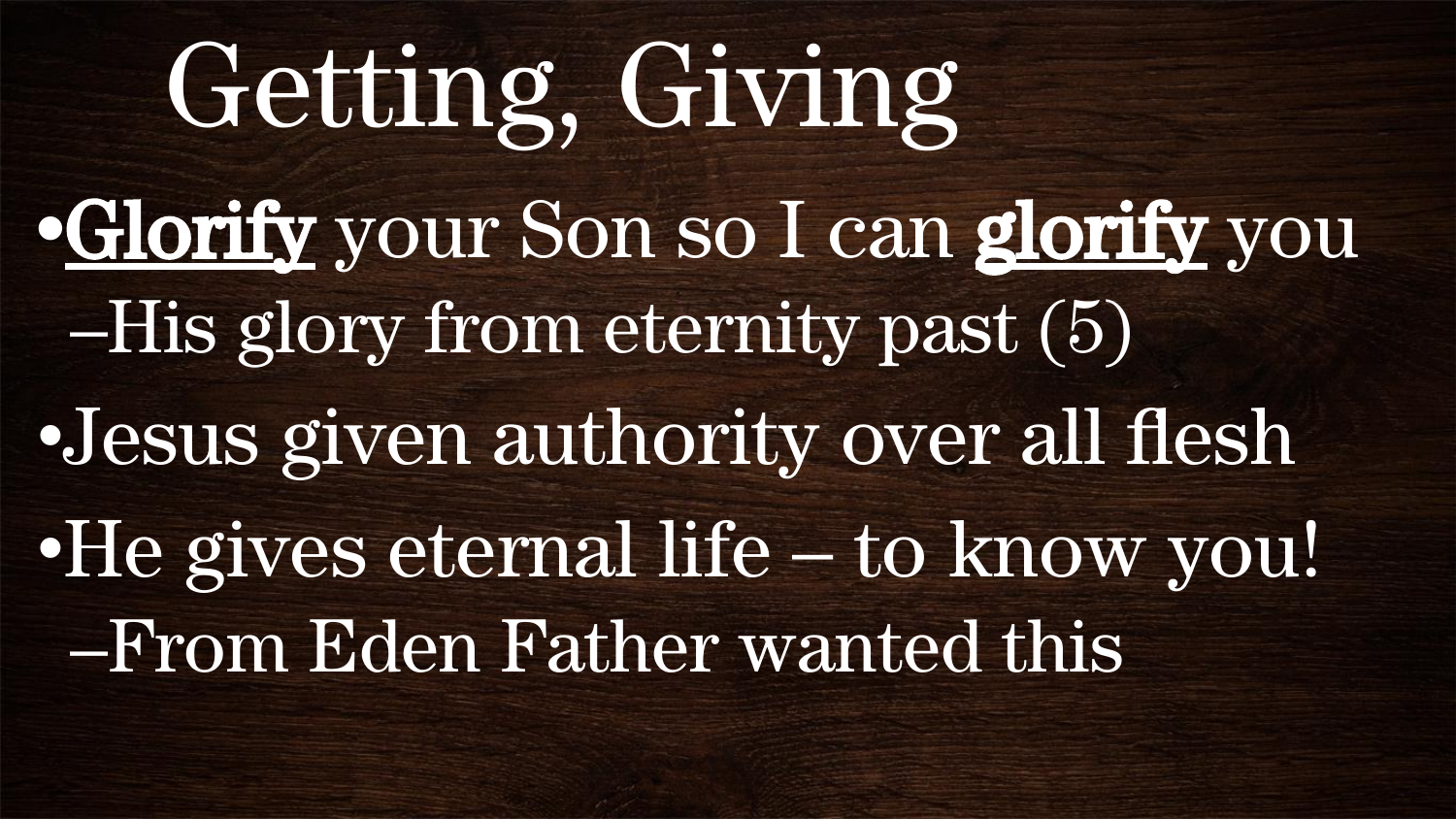#### Work…

•I glorified you –finished work – teleioo, make perfect –Calling all to salvation Jn 4:34 Manifested name – reveals nature –Men given, who kept the logos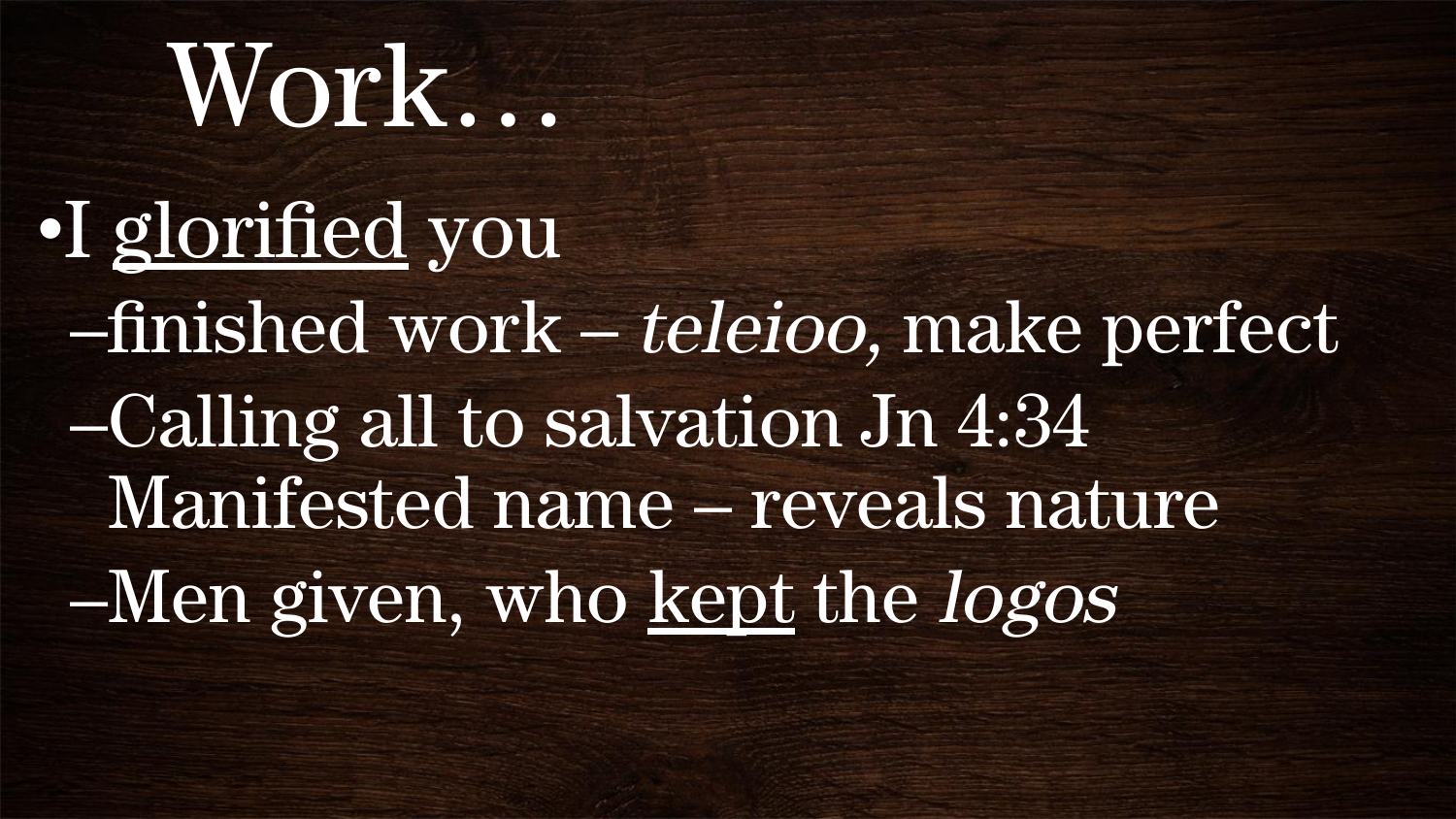### Words

•Words rhema, sayings –Received and understood source –Faith that Jesus was "sent" •This brings prayer focus (9) –Not for the world (yet) 'given ones'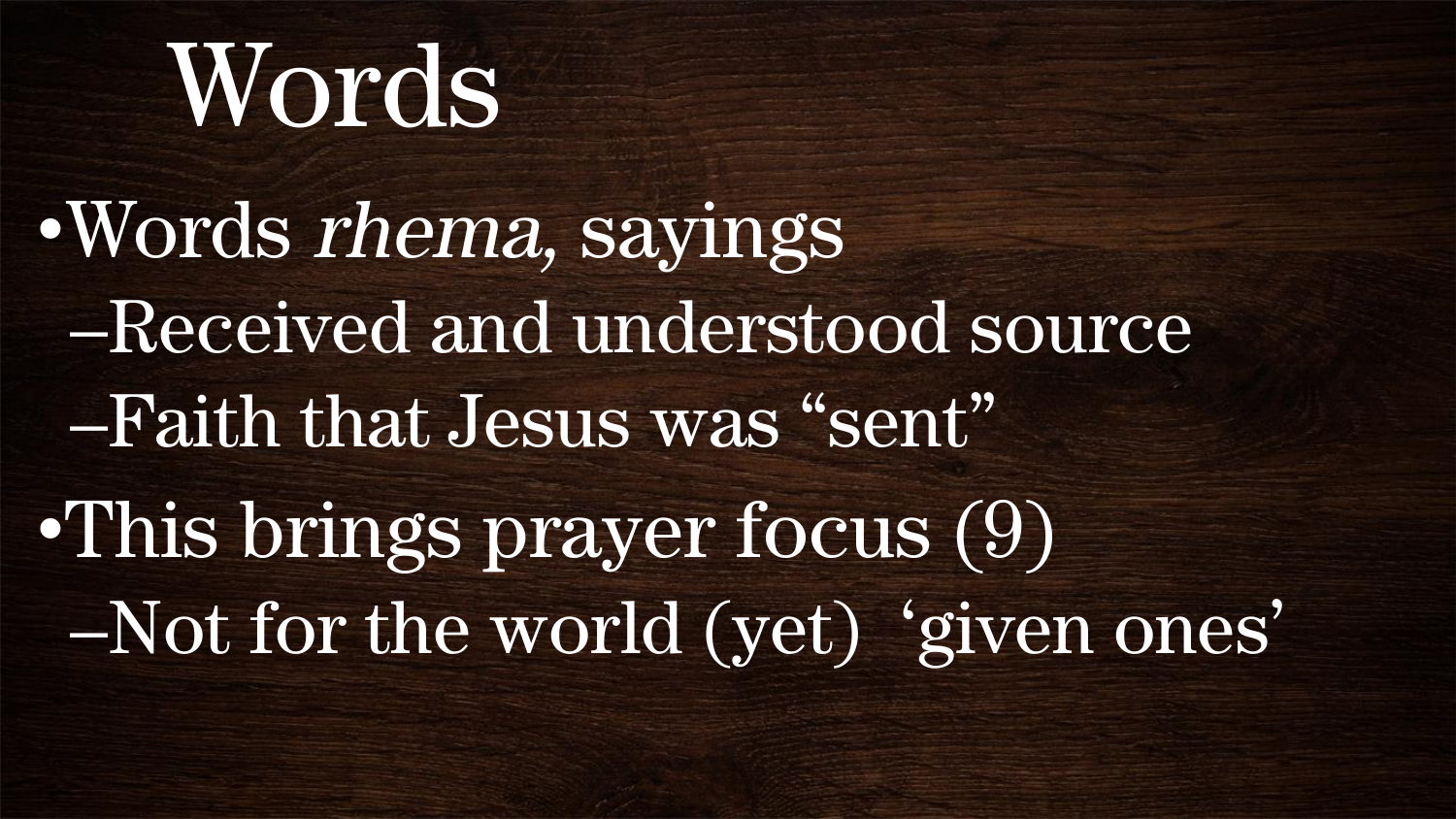#### Ownership •All things of the Father •All things of Jesus = heirs, co-heirs •How di you know? •"I have been glorified in them." –Our lives, witness, actions, words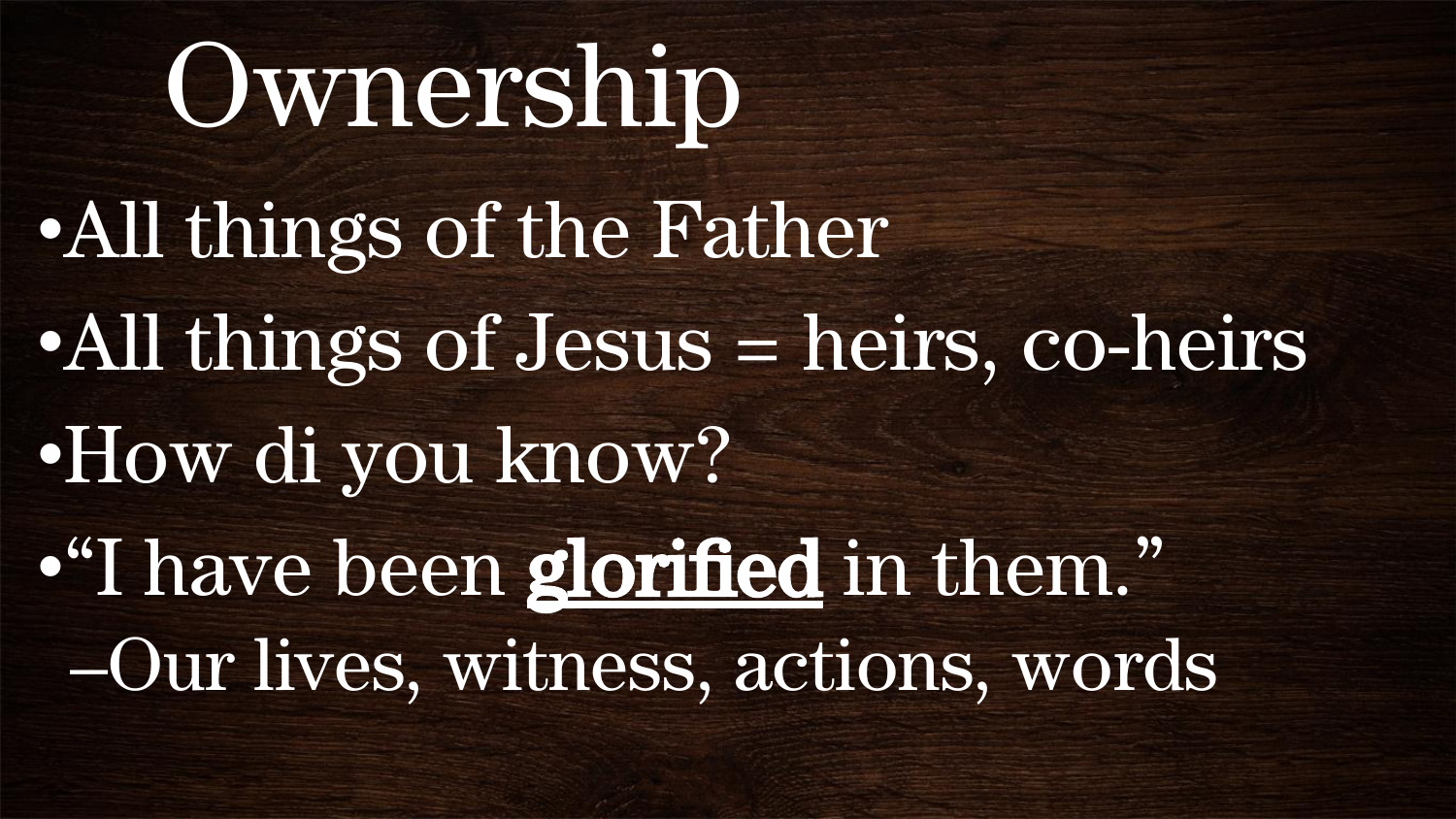## World

•Jesus was "leaving", HS coming! •We are in the world, for now… •"keep them in Your name" –Holy Father – only time in Scripture! –Same as the keeping of His word! (6. 11)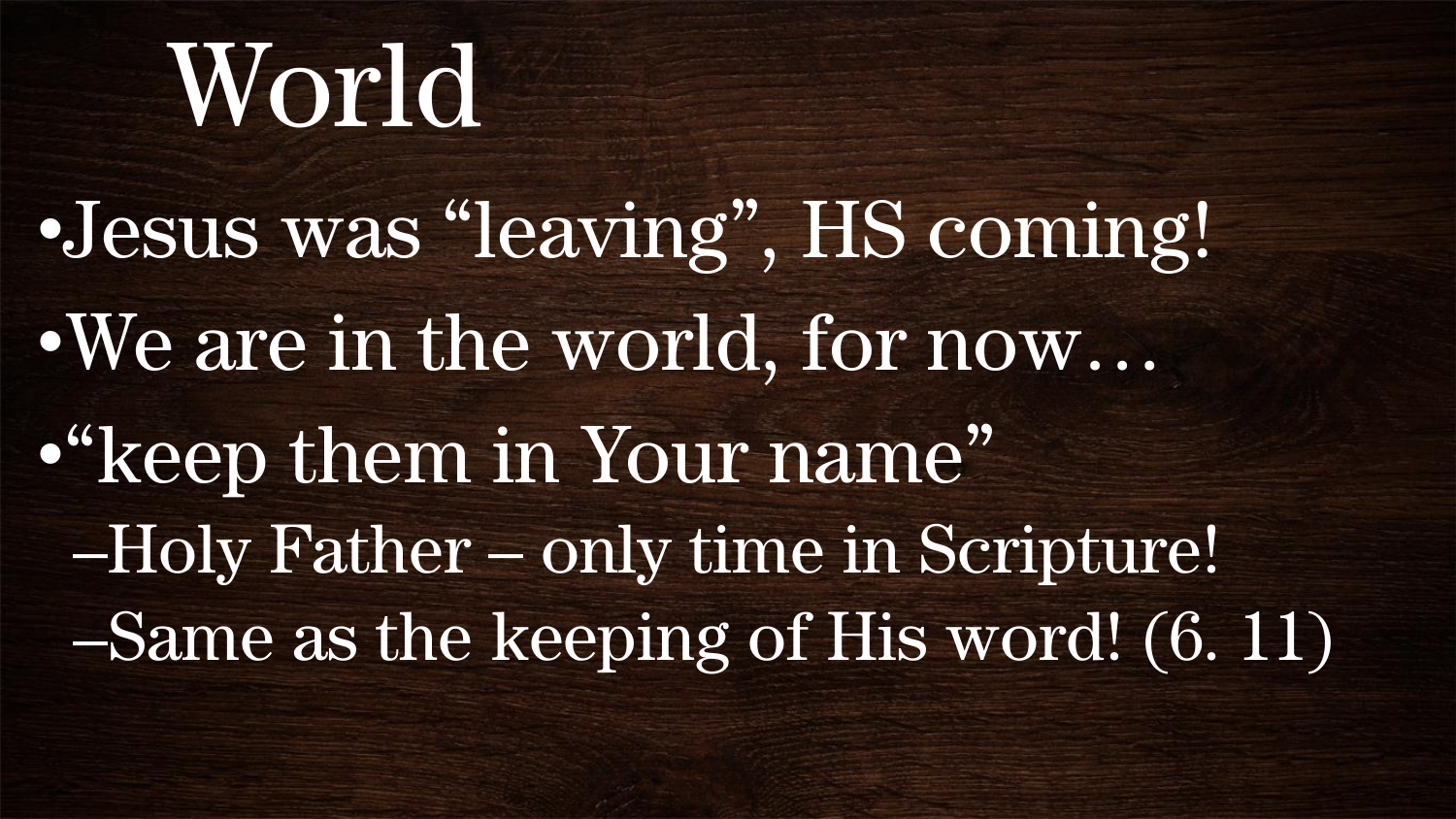#### The Reason...

•Why the prayer? The word/words? •The protection? The keeping? •'that we might keep on being one.' –Even as Jesus and Father are! –No greater sign of our calling!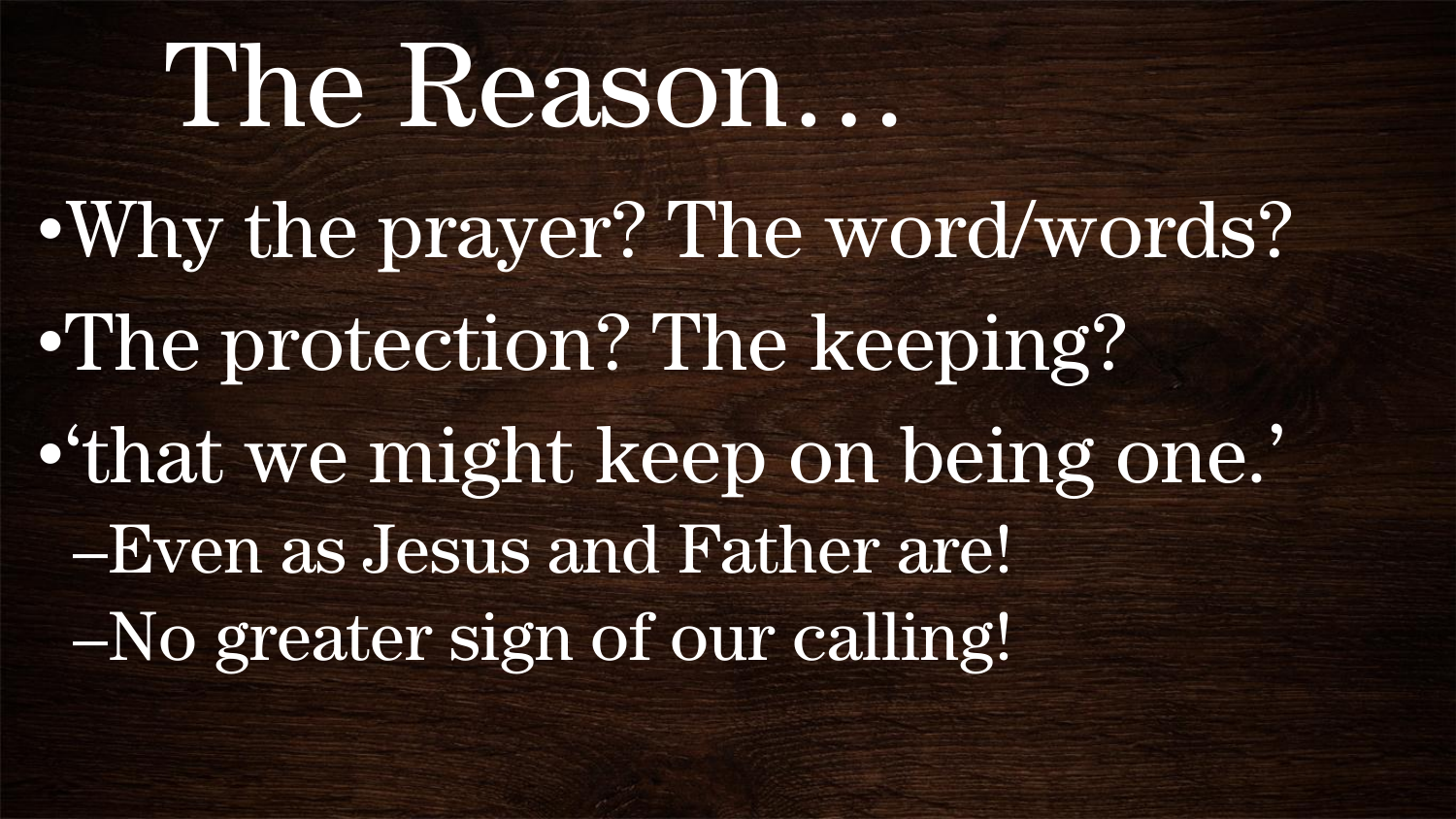

•What keeps us "one"? •What power comes with that? •How can we increase this unity? •Examples are in the Godhead!